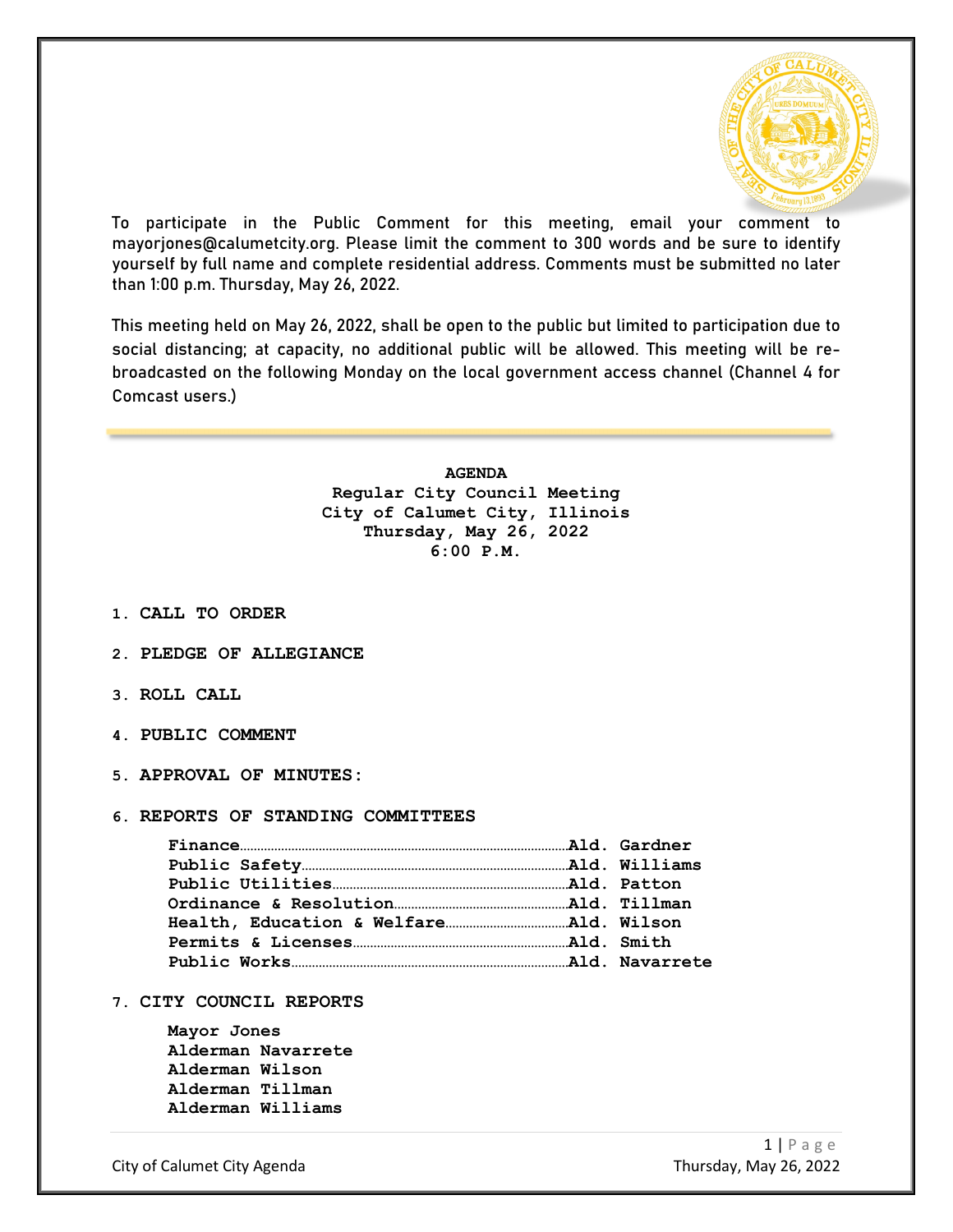**Alderman Gardner Alderman Patton Alderman Smith**

### **8. INFORMATIONAL ITEMS TO BE ACCEPTED AND PLACED ON FILE**

- **A. Cook County State's Attorney Office (CCSAO) April 2022 Report**
- **B. FEMA recognizing the City of Calumet City for Community Rating System (CRS)**
- **C. Community and Economic Development Association of Cook County Inc. (CEDA) 2022 Scholarship Program**
- **D. Treasurer Tarka submitting March 2022 Revenue & Expenditure Status Reports**
- **E. Illinois Department of Transportation work has begun to cut the grass along Sibley Blvd. and 159TH Street. Notice will go out to residents**
- **F. Google Business profile meeting on Friday, May 27, 2022, sponsored by our CED department and Calumet City library**
- **G. Calumet City Farmer's Market will begin on Saturday, June 4, 2022, at the Calumet City Library**
- **H. Jazz on the Grass will begin on Thursday, June 2, 2022 at the Calumet City library from 5:30pm to 9:00pm. Refreshments will be provided by the Calumet City Library**
- **I. Low Income Home Energy Assistance Program (LIHEAP), ComEd reminds families to apply before the May 31, 2022, application deadline**

#### **9. NEW BUSINESS:**

- **A. Various Action Items- considerations of and possible action:**
	- **1. Approve application request for a handicap pole to be located at 1508 Wentworth Avenue**
	- **2. Approve the re-appointment of Nicole Rudder, Calumet City, Illinois, as Deputy Treasurer for the City of Calumet City for the term May 1,2022 to expire on April 30, 2023**

City of Calumet City Agenda Thursday, May 26, 2022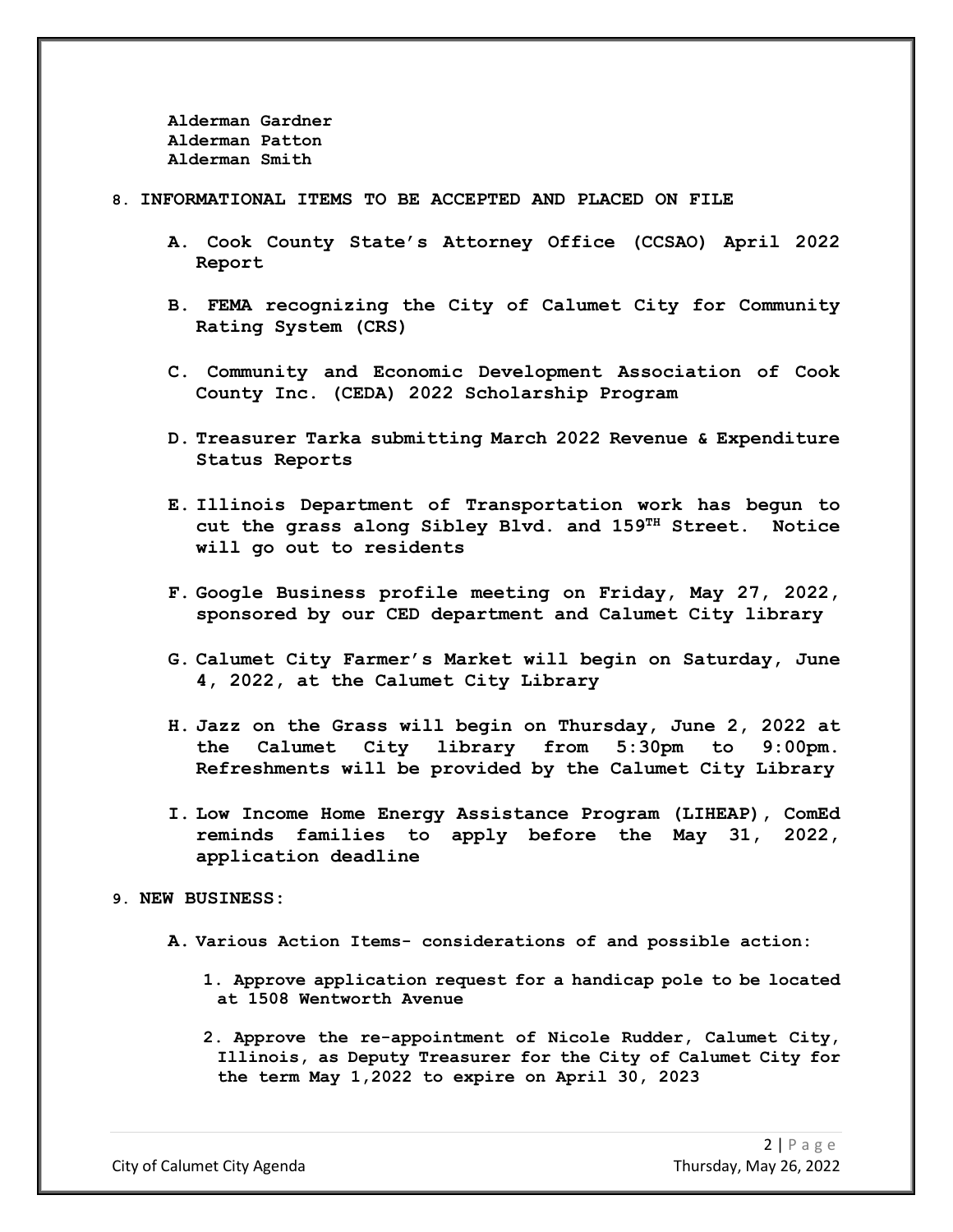- **3. Approve the following policy recommendations (1) Disposal of Assets Policy and (2) Cyber Security Policy and (3) Information Technology Procurement Policy for the City of Calumet City and (4) Scrap Metal Policy for city officials**
- **4. Motion to direct City Attorney to research the possible installation of speed traffic enforcement on Sibley Blvd. and 159th Street, Burnham Avenue and Torrence Avenue intersections for immediate installation. Further, draft an ordinance for the installation of speed traffic enforcement**
- **5. Motion to approve a "Resident Only Parking" sign at 609 Paxton**
- **B. Building Permits**
	- **1.New Fence Construction**

| 607 Escanaba Ave.  | Privacy | $2nd$ Ward |
|--------------------|---------|------------|
| 1662 Stateline Rd. | Privacy | $6th$ Ward |
| 509 Wentworth      | Privacy | $1st$ Ward |
| 135 Mason St.      | Privacy | $5th$ Ward |
| 889 Wentworth Ave. | Privacy | $5th$ Ward |
|                    |         |            |
| --                 |         |            |

**2.New Garage Construction**

#### **220-155th St. Residential 5th Ward**

- **C. RESOLUTIONS AND ORDINANCES:**
	- **1. An ordinance amending certain provisions of Chapter 90, Article V, Division 1 of the Municipal Code of Calumet City, Cook County, Illinois Governing Handicap Parking**
	- **2. A resolution approving Litigation Settlement Agreements**
	- **3. A resolution approving the First Time Home Buyer program and redevelopment agreement with J&T Group and HUD program for the development of homes in the Calumet City community. First time home buyer project limit is fifteen (15) homes in phase 1 of the project. Further, direct the Mayor to sign the agreement**
	- **4. Amend Section 1: City Code Amendment. Section 22-1 of the Calumet City Code of Ordinances, "Ambulance service fees" is hereby amended so that subsection (b)(1), "Amount of fees," provides as follows:**
		- **(b) Amount of fees**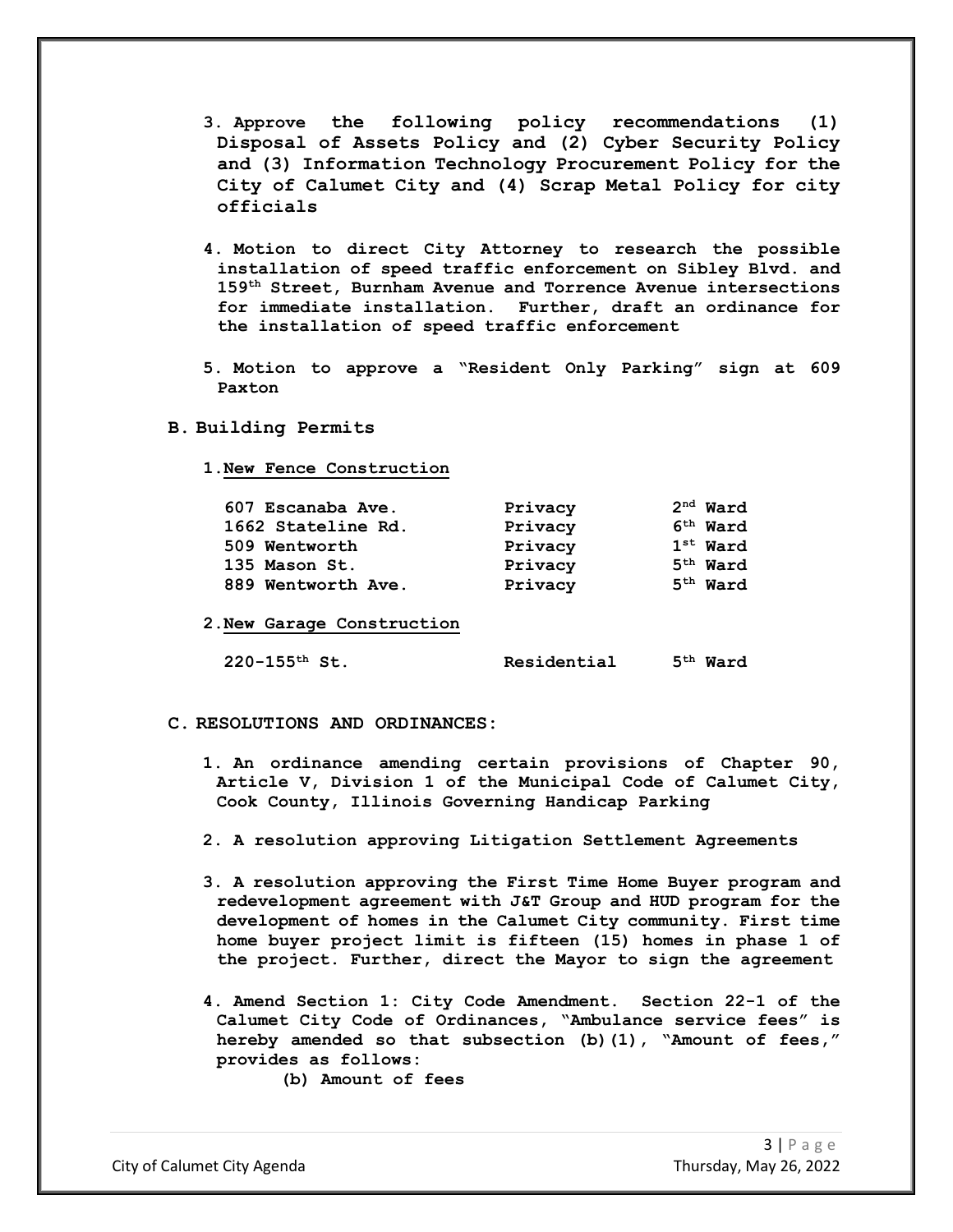**(1) The fee structure for ambulance fees shall be adjusted annually, effective May of each year, beginning in 2022, without further City Council action, pursuant to the annual cost report submitted by the Calumet City Fire Department for the previous year to the Illinois Department of Healthcare and Family Services (HFS)**

**Amend Section 2: Effective Date. This Ordinance shall be in full force and effect immediately upon its passage**

- **5. A resolution establishing guidelines and specifications for the Calumet City Residential Assistance Program (CC-RAP), American Rescue Plan Act (ARPA).**
- **6.A resolution rescinding resolution 21-22 and 21-223 and approving a redevelopment agreement with the J&T group of Illinois, LLC for a HUD neighborhood hood stabilization program promotion home ownership in the coif calumet city.**

# **D. FINANCIAL MATTERS:**

- **1. Motion to execute a Professional Engineering Agreement with Farnsworth Group, Inc. for the Phase I Preliminary Engineering services for the Michigan City Road Multi-Use Path. This project will be funded by a \$360,000 grant from the Cook County Invest in Cook transportation program, and by a \$90,000 match by the City to be paid out of the MFT account. Said engineering agreement shall be for a fixed fee not to exceed \$449,206.00. Anticipated completion date of this Phase I Engineering will be January 2024**
- **2.Approve buyback for Darylisha Washington due to their resignation from their Records position; authorize the City Treasurer to remit payment in the amount listed in communications and charge account #01060-51109**
- **3. Approve buyback for Michael Jones due to their resignation with the Calumet City Police Department; authorize the City Treasurer to remit payment in the amount listed in communication and charge the appropriate accounts**
- **4. Approve payment to South Suburban Welding & Fabricating Co. Inc; authorize the City Treasurer to remit payment in the amount of \$12,035.00 and charge account #06607-55100**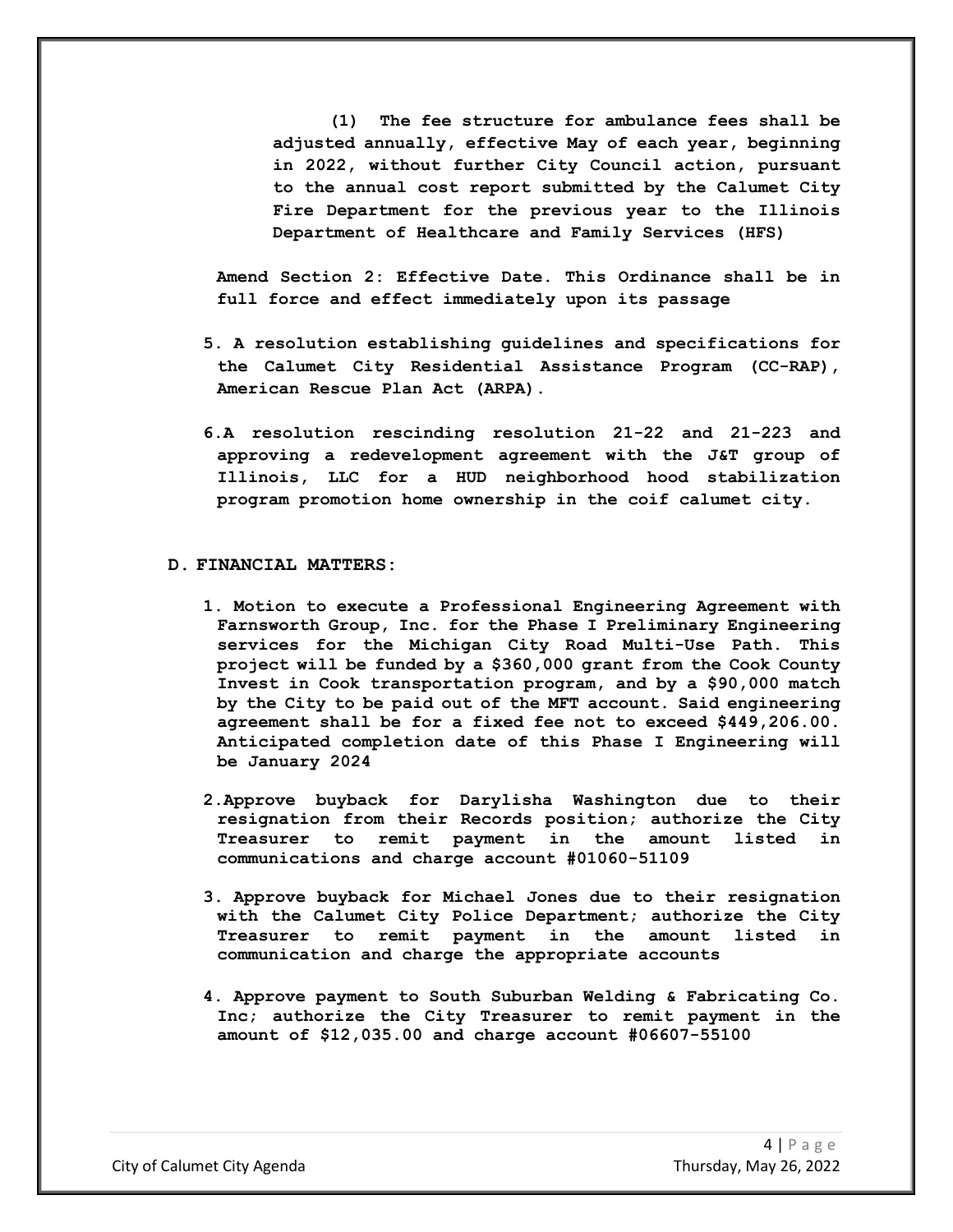- **5. Approve payment to Farnsworth for Project #0211535 (invoice #232871); authorize the City Treasurer to remit payment in the amount of \$8,150.00 and charge account #01099-52600**
- **6. Approve the purchase of an AutoPulse system with battery; authorize the City Treasurer to remit payment to Zoll Medical Corp. in the amount not to exceed \$14,500.00 and charge account #06607-55100**
- **7. Approve payment to Air One Equipment for new bunker gear for the probationary firefighters (3); authorize the City Treasurer to remit payment in the amount of \$7,579.00 and charge account #01070-53440**
- **8. Approve payment to ROEDA and authorize the City Treasurer to remit payment of \$6,475.00 and charge account #01060-55100**
- **9. Approve payment to Fire Service Inc. for service and repairs to E11; authorize the City Treasurer to remit payment in the amount of \$5,403.80 and charge account #06617-54150**
- **10. Approve payment to Fire Service Inc. for the installation and test rebuilt of the generator on T12; authorize the City Treasurer to remit payment in the amount of \$14,230.38 and charge account #06617-54150**
- **11. Approve payment to Target Solutions for the annual maintenance fee of the training management software for the FD personnel; authorize the City Treasurer to remit payment in the amount of \$7,158.50 and charge account #06607-52483**
- **12. Approve costs payable to Mott MacDonald for the Calumet City Industrial Park Utility Improvements; authorize the City Treasurer to remit payment in the amount of \$51,280.79 and charge account #01099-52600**
- **13. Approve the purchase of a Precor TRM 631 Treadmill from Seattle Home Fitness; authorize the City Treasurer to remit payment in the amount of \$6,295.00 and charge account #01060- 55100**
- **14. Approve buyback for Jasmine Boyd due to their resignation from the Calumet City Police Department; authorize the City Treasurer to remit payment in the amount listed in communications and charge account #01060-51105**
- **15. Approve the purchase of five (5) Axon Fleet 2 cameras from Axon in the amount of \$33,805.95, to be installed in the five (5) new 2022 Ford Interceptors; authorize the City Treasurer**

City of Calumet City Agenda Thursday, May 26, 2022